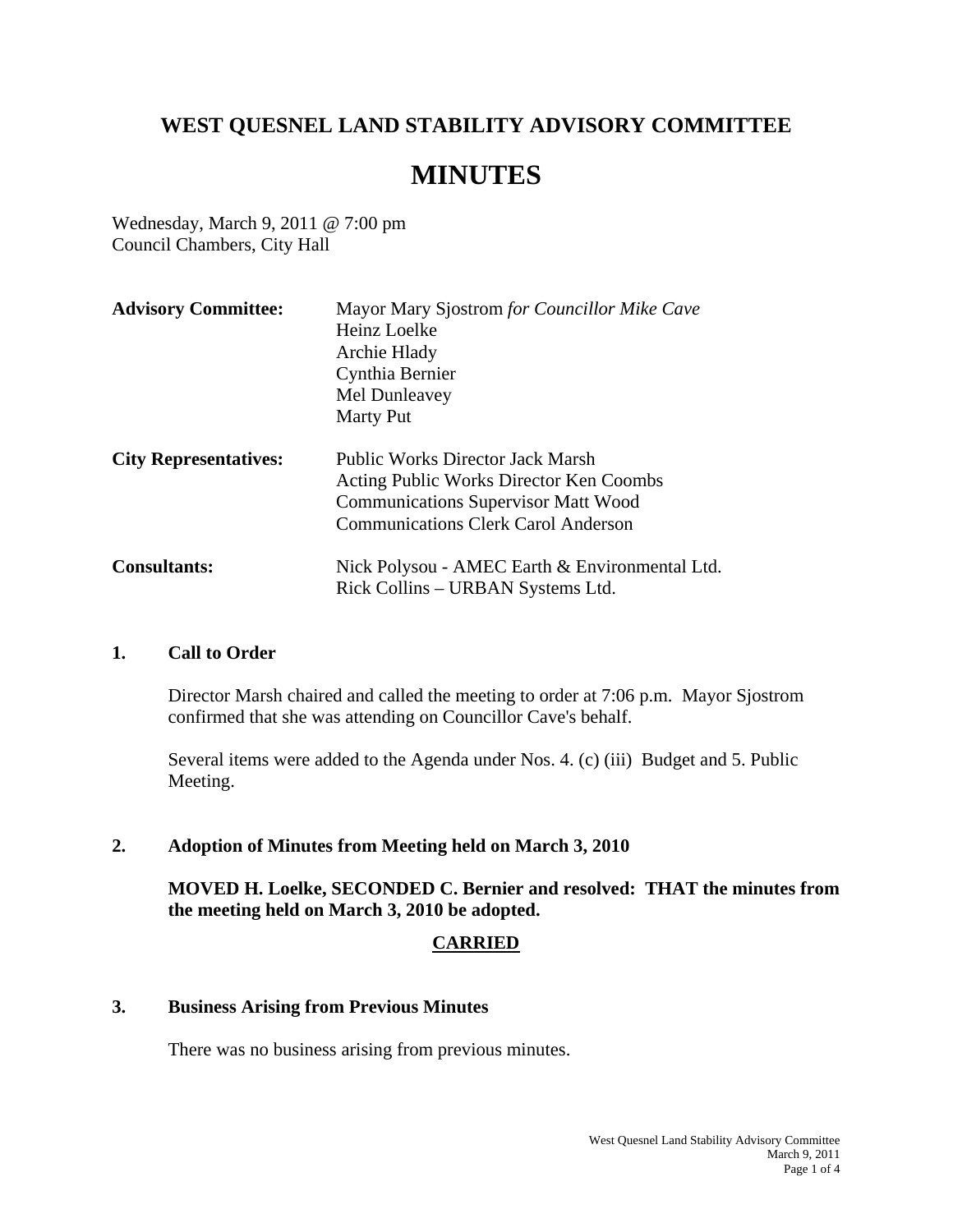#### **4. New Business**

## **(a) Environmental Assessment (Groundwater Discharge Strategy Report) -**

R. Collins reported. The Environmental Assessment was a condition of the funding from Build Canada. On their review of the assessment, the Ministry of Environment ("MoE") expressed concerns regarding the quality of groundwater that will be directed into Baker Creek.

 The City agreed to work with MoE to develop a groundwater discharge strategy to address this uncertainty. The scope of the strategy includes the following three main components: Standardized Monitoring and Reporting, a Discharge Feasibility Review and an Environmental Impact Study. This Report prepared by Urban Systems, focuses on those components.

 The Groundwater Discharge Strategy Report, if accepted by MoE, is the final step to having senior government sign off of the funding contract. This Report will be forwarded to MoE without delay.

## **(b) 2010 Annual Monitoring Report -**

The Annual Monitoring Report was presented on screen by N. Polysou. A review of the work done in 2010 which, from a geotechnical perspective, involved ongoing consultation/support for environmental screening and approvals required for funding for full scale dewatering program construction to proceed.

 Surface Movement, Sub-Surface Movement, Groundwater Levels and Weather Data are monitored and measured throughout the year. A brief summary of these components:

- The monitoring of **Surface Movement** began in 1998 and since then, there has been a total horizontal movement of 580 mm (or approximately 22 inches).
- Typically ranged between 14 and 87 mm/year.
- Movement in 2010 was much less than in 2009, 2008 and closer to or even less than in 2006, 2007.
- 13 of the original 15 slope inclinometers that measure **Sub-Surface Movement** have sheared off and no further useful data can be collected.
- Replacement will occur as part of the full scale dewatering program.
- **Groundwater Monitoring** continued at 30 locations.
- Trial horizontal drains and well pumps (3) are still operating and being monitored.
- **Precipitation Data** showed 2010 total precipitation was below normal.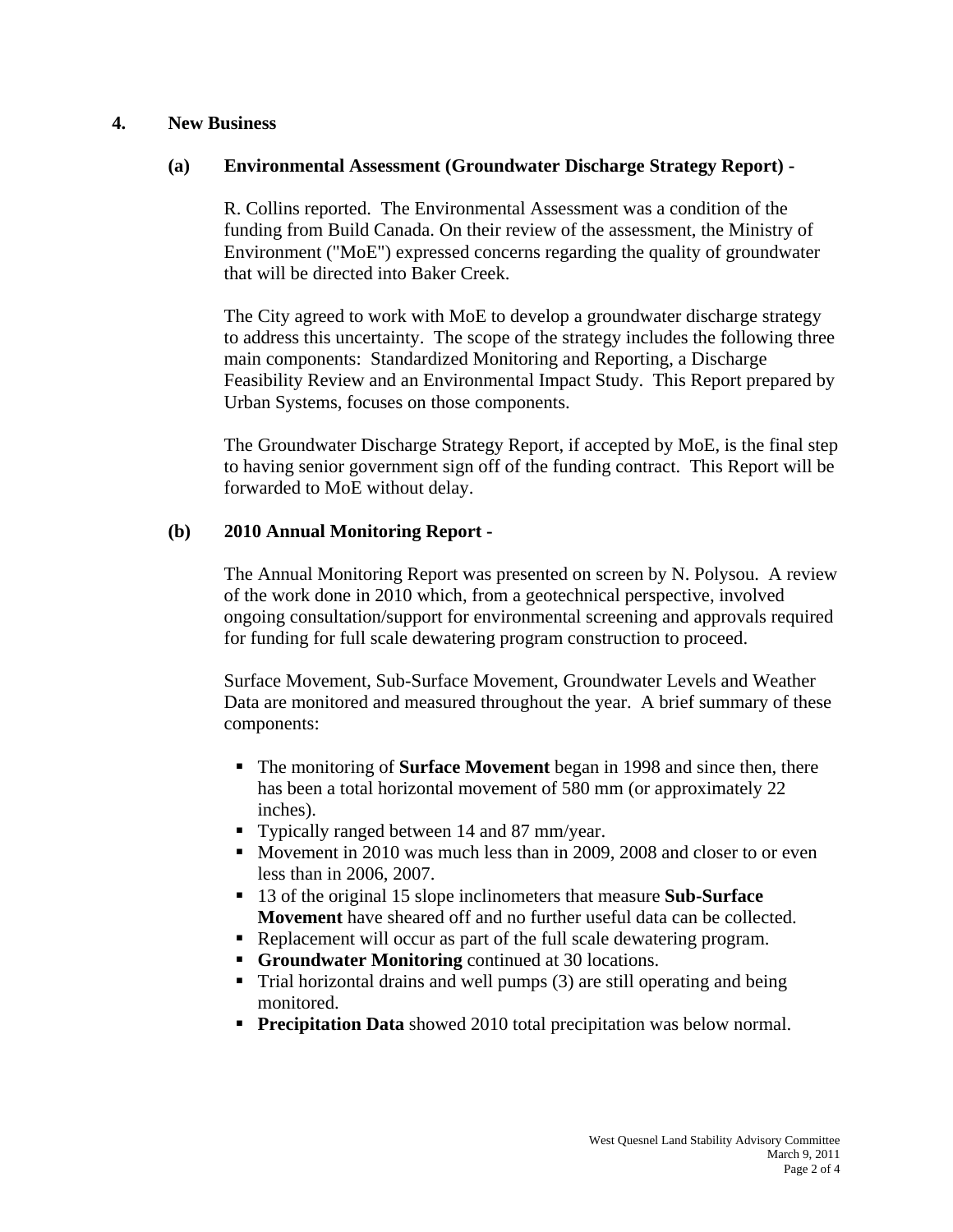## **(c) 2011 Work Plans**

#### **(i) AMEC Earth & Environmental Ltd., Dewatering Program -**

 A copy of the proposed 2011 Work Plan was attached to the Agenda. N. Polysou noted that this Plan is much the same as that originally proposed for 2010. The 2011 program would consist of the following three main tasks:

- (1) Project Management/Consultation/Communications,
- (2) Annual Monitoring and
- (3) Full Scale Dewatering Program Final Design, Construction and Supervision.

The document detailed each of these tasks.

## **(ii) Urban Systems Ltd., Drainage Program -**

 Urban's proposed 2011 Program was attached to the Agenda as well. R. Collins confirmed that it too is much the same as their 2010 Program. The works within the scope of services requested by Urban are the seven following categories:

- (1) Designing anticipated drainage connections from the dewatering wells to the closest storm or sanitary sewer main,
- (2) Designing a new storm main on Stork Avenue and Hawk Street,
- (3) Developing a plan and designing capital works related to minimizing the risk of downstream flooding,
- (4) Tendering, contract administration and field services,
- (5) Environmental considerations,
- (6) Developing a flow metering program and installing some meters should funds remain unspent,
- (7) Providing technical guidance and public communications throughout the continuation of this program phase.

After some discussion and general questioning a motion was made.

## **MOVED M. Dunleavey, SECONDED M. Put and resolved: THAT the Advisory Committee recommend to Council that they accept the Work Plans for drainage and full scale dewatering program.**

## **CARRIED**

#### **(iii) Budget -**

 Director Marsh distributed a copy of the program budget. Total known and estimated costs equal \$4,619,000, and the amount of funds available is \$4,731,000. The estimated funds remaining for the installation of flow meters on watermains is \$112,000.